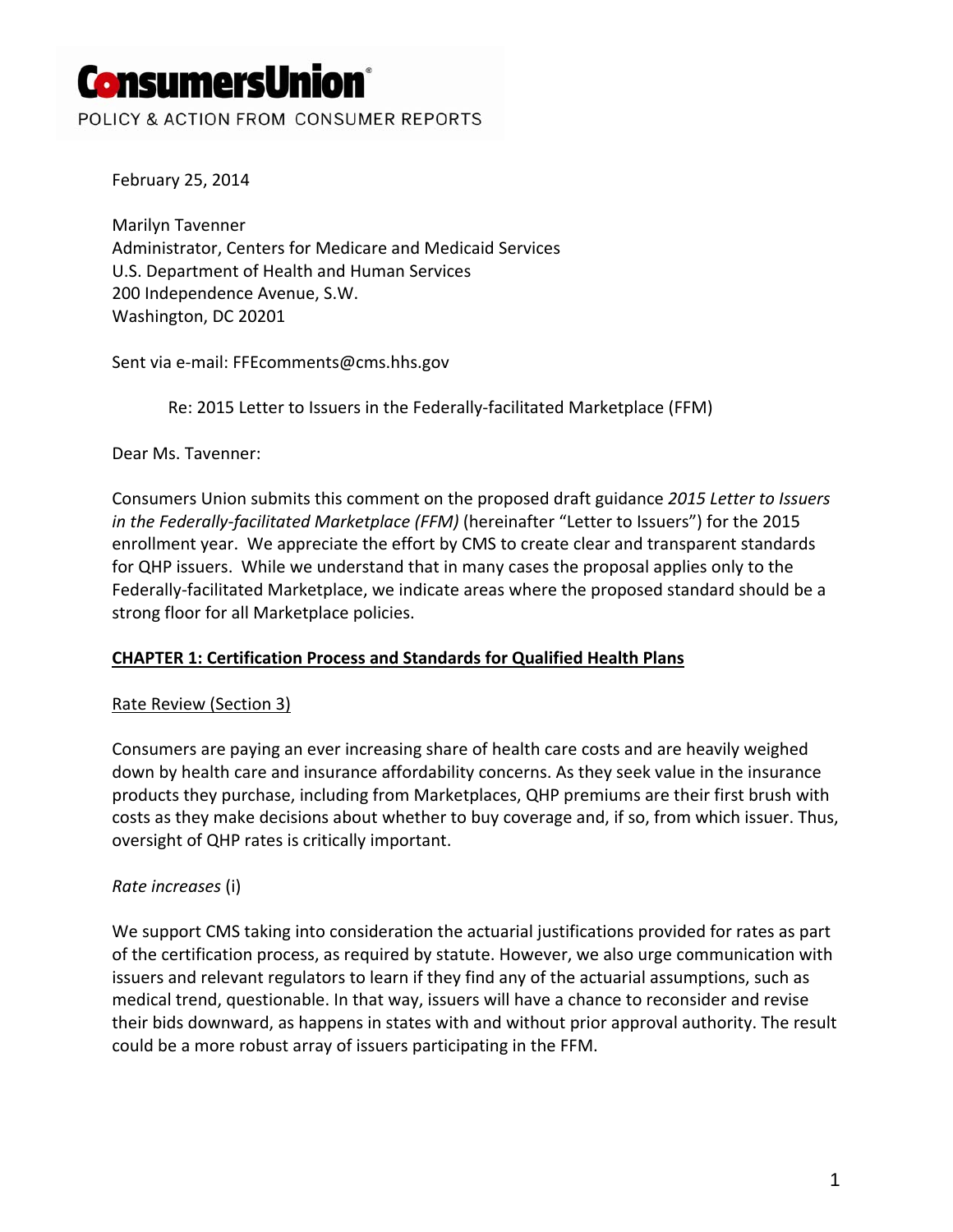POLICY & ACTION FROM CONSUMER REPORTS

As noted in our comments to CMS on the rate review regulation in 2011, the processes and capacities among states deemed to have Effective Rate Review programs vary considerably. We urge CMS to recognize and monitor this closely such that while states' findings on rates are considered in certifying QHPs for the FFM, a state finding of reasonableness would not be deemed definitive. CMS should coordinate with state regulators, but also conduct an independent CMS review of the rate filing when state review processes are less robust – for example, when states lack the opportunity for public review of justifications or the capacity for actuarial review of steep increases.

According to federal statute and regulations, QHPs must prominently post online on the issuer's internet website all rate increases. However, the Letter to Issuers allows the rate justification to be posted online in one of two locations (the Marketplace website *or* the issuer's website). We recommend that CMS post *all justifications* on the Marketplace website to ensure consumers' ability to find this information. We urge the standardization of this important information on the Marketplace site to aid consumer understanding. Currently, information about rates on Healthcare.gov, even for those rates that are potentially unreasonable, is posted in very complicated formats that are inaccessible to consumers.

We strongly urge CMS to take into account rate growth inside and outside the Marketplace, from 2016 on, when assessing whether to certify a QHP as required by statute. We understand that trends in rate increases will be hard to assess in 2015, but the cumulative effect of higher increases over time should be part of the review of increases in 2016 and beyond. In 2015, CMS should consider the historical pattern of rate increases for substantially similar products offered by the same issuer in the state and examine the breadth of the network for these products.

For 2014, it is our understanding that FFM rates were often approved before provider networks were submitted or even fully formed for a given plan, so that the accepted premiums did not take into consideration what level of access enrollees would have to various providers and specialties — a factor intrinsically tied to the premium rate and the given product's value to consumers. We therefore urge CMS to consider a product's provider network when considering if rates are justified and deciding whether or not to certify a given plan for the FFM.

#### *Review of QHP rates* (ii)

In sub-section (ii), CMS proposes to "... conduct an outlier analysis on QHP rates to identify rates that are relatively high or low compared to other QHP rates in the same rating area." We support the overall concept of an outlier analysis for each rating area. This would allow CMS to evaluate whether those on the higher end of the rate spectrum are justified and those on the lower end are geared at capturing market share only to jump significantly higher the next year or drop out. We encourage CMS to provide more detail on the criteria it will use to define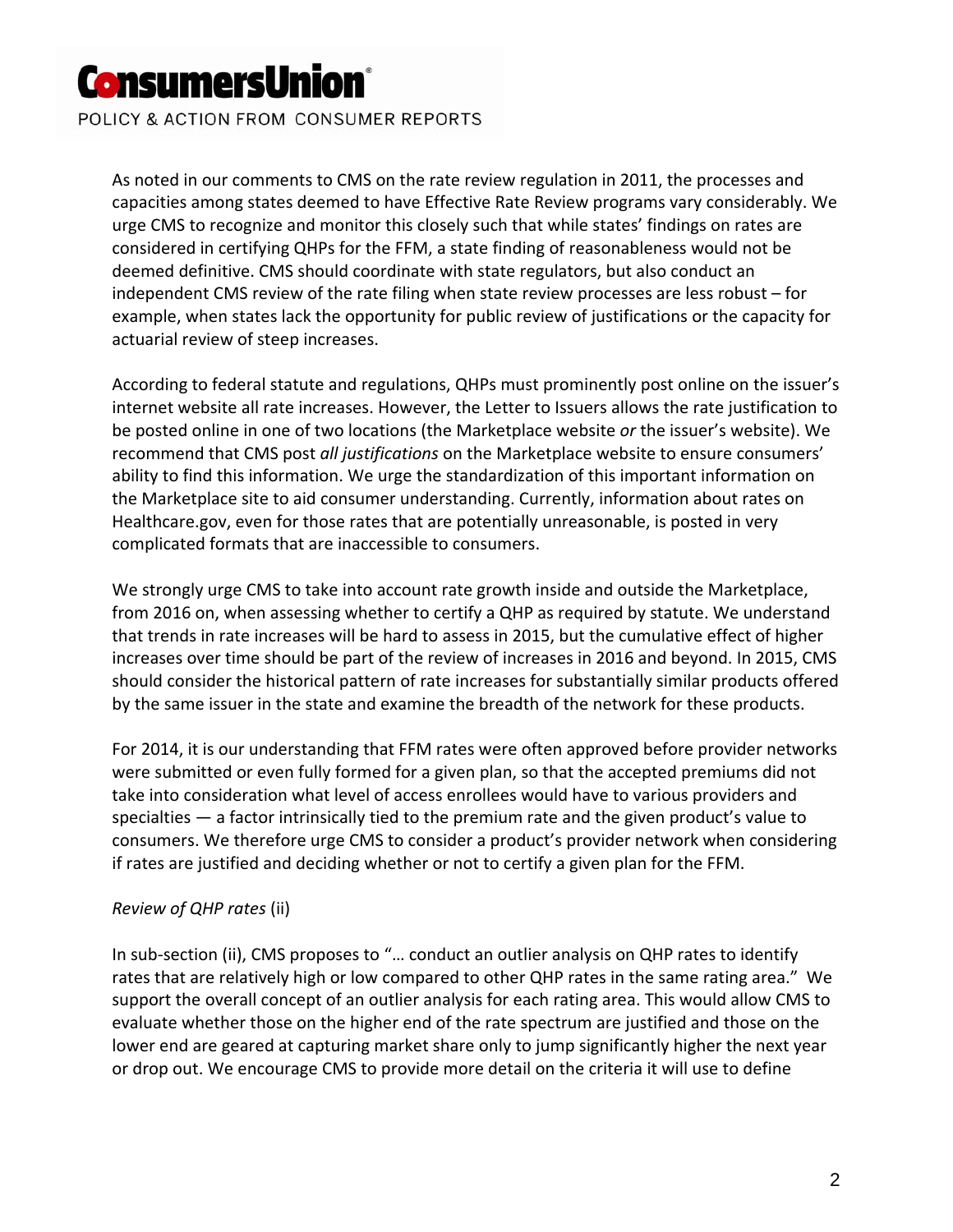POLICY & ACTION FROM CONSUMER REPORTS

"outliers," and also to invite consumer advocates to work with CMS to determine the definition.

When an outlier is identified, the Letter to Issuers states that CMS will not duplicate a state's review of the plan's rates when determining if the plan should be certified and that CMS will collaborate with state regulators with Effective Rate Review programs. We support such coordination with state regulators, but also urge an independent federal review of the rate filing, a process for consumer input into that review process, and public posting of the outlier analysis. This independent federal review should give CMS authority to request additional information or clarifications from an issuer, rather than requiring it to rely solely upon the actuarial memorandum submitted by the issuer and any other information provided by the state's review process.

#### **CHAPTER 2: Qualified Health Plan and Stand‐alone Dental Plan Certification Standards**

#### Service Area (Section 2)

We support CMS' review of service areas that serve a geographic area smaller than a county in order to ensure that issuers are not structuring very small service areas to avoid high risk populations or are acting in an otherwise discriminatory manner. We do not believe, however, that such reviews should be limited to regions smaller than a county. CMS should also review larger service areas to ensure that they are not structured in a discriminatory manner (for example, made up of parts of multiple counties or sub‐parts of counties with the intention or impact of limiting the types of people who can enroll). CMS should ensure that all service areas are non-discriminatory, regardless of the service area's size or scope.

#### Network Adequacy (Section 3)

Consumers Union strongly supports rigorous requirements for 2015 regarding network adequacy. With narrower networks being used as a means to lower premium costs, and the creation of new insurance products such as Exclusive Provider Organizations (EPOs), which preclude any reimbursement to consumers who seek care outside of a designated network. ensuring a sufficient number of accessible providers and up‐to‐date, accurate understandable network information is more critical than ever. We fully support the requirement that QHPs submit a provider list as part of the QHP certification submission. In addition, we strongly support CMS' intent to create an integrated, searchable provider directory on the FFM that will permit consumers to learn which plans include their desired providers.

*Provider Lists*: We believe it is imperative that the Marketplaces (state‐based and FFM) require QHPs to provide up‐to‐date provider lists that include all in‐network providers and facilities for all products for which a QHP certification application is submitted. We also urge CMS to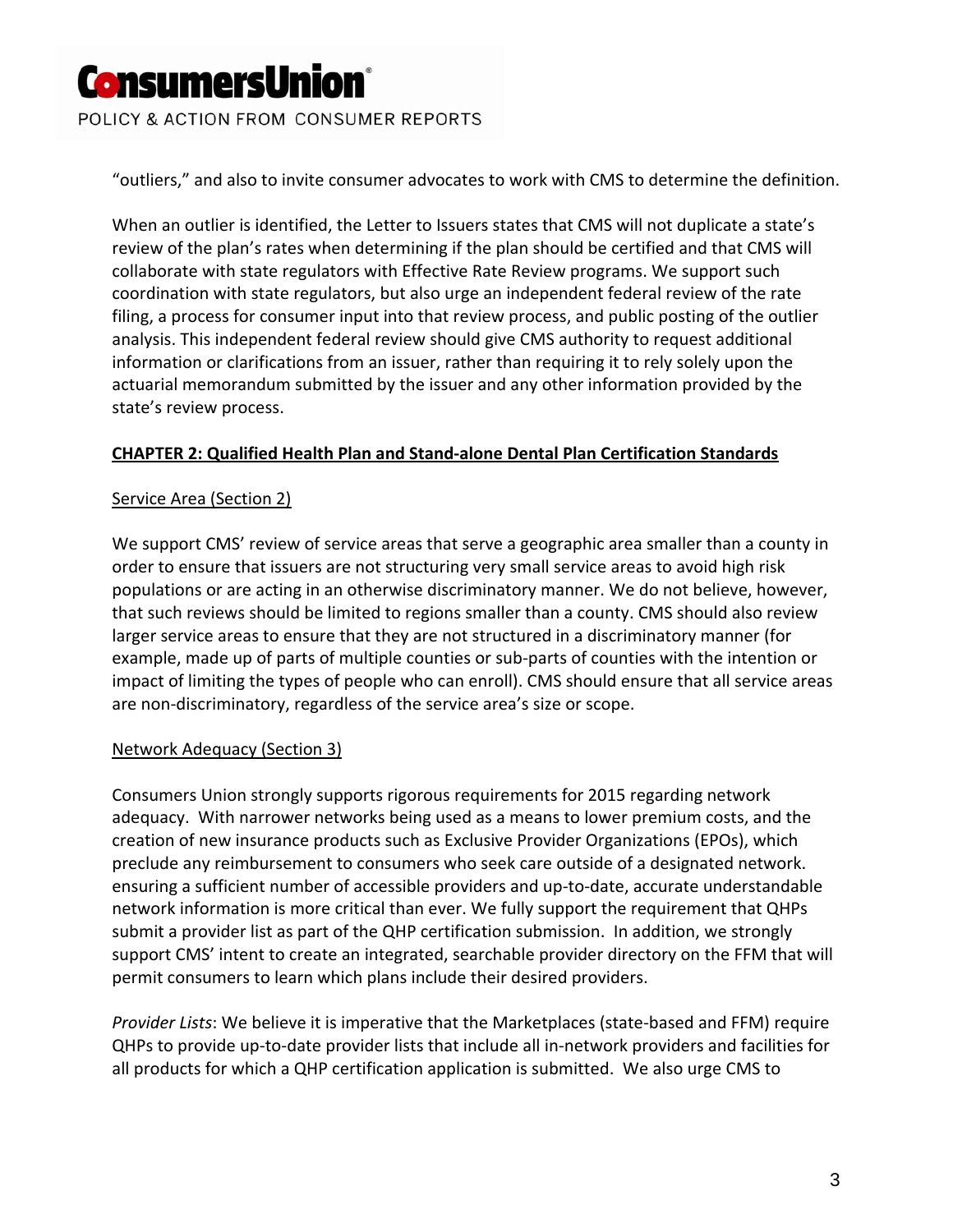POLICY & ACTION FROM CONSUMER REPORTS

require QHPs to submit terms of utilization for out‐of‐network providers, so that consumers in narrower networks can be fully informed of their rights and responsibilities. We applaud CMS' efforts to review the QHP submissions and closely focus on those areas that have historically raised network adequacy concerns (hospital systems, mental health providers, oncology providers, and PCPs) and to take action with the QHPs to resolve identified problem areas.

While we are enthusiastic about the provider list, we are concerned about timeliness of the list requirement. Given likely changes in provider networks during the certification process, we believe that there needs to be a requirement that QHPs update the provider list throughout the application process (and no less than quarterly once the issuer has been certified; see below) so that CMS and other regulators are able to view the most current provider network information. We urge CMS to require QHPs to update their provider list on at least a quarterly basis thereafter, to use common identifying language for providers (so the information that consumers see on the Marketplace matches what they find on the issuer's provider directory), and to implement consistent description or labeling for specialty areas of practice to make it easy for consumers to compare plan networks in the Marketplace.

*Future Rulemaking*: We also support CMS' proposal to undertake future rulemaking that would establish time and distance standards for plan networks while maintaining states' ability to implement stronger standards. At a minimum, QHPs should be required to identify and make public:

- Information about whether network providers are open to new patients;
- Languages spoken by staff and by the providers; and
- Average wait times to get an appointment.

New methods of communicating network adequacy to consumers should be tested, such as an overall indicator of whether a plan's network is narrow or broad. The patient's out‐of‐pocket costs if using an out‐of‐network provider should be illustrated, including the balance billing component. In addition, issuers should articulate the coverage policy for out‐of‐network providers when no providers are available in-network (including any cost-sharing limitations); and parameters that eliminate or restrict balance billing.

#### Essential Community Providers (Section 4)

Consumers Union strongly supports CMS' proposal to set a higher standard for QHPs to include at least 30% of Essential Community Providers (ECPs) in their provider networks. We suggest that the standard articulated in the draft Letter to Issuers also be applied to state‐based Marketplaces as a floor, allowing state‐based Marketplaces to set higher standards.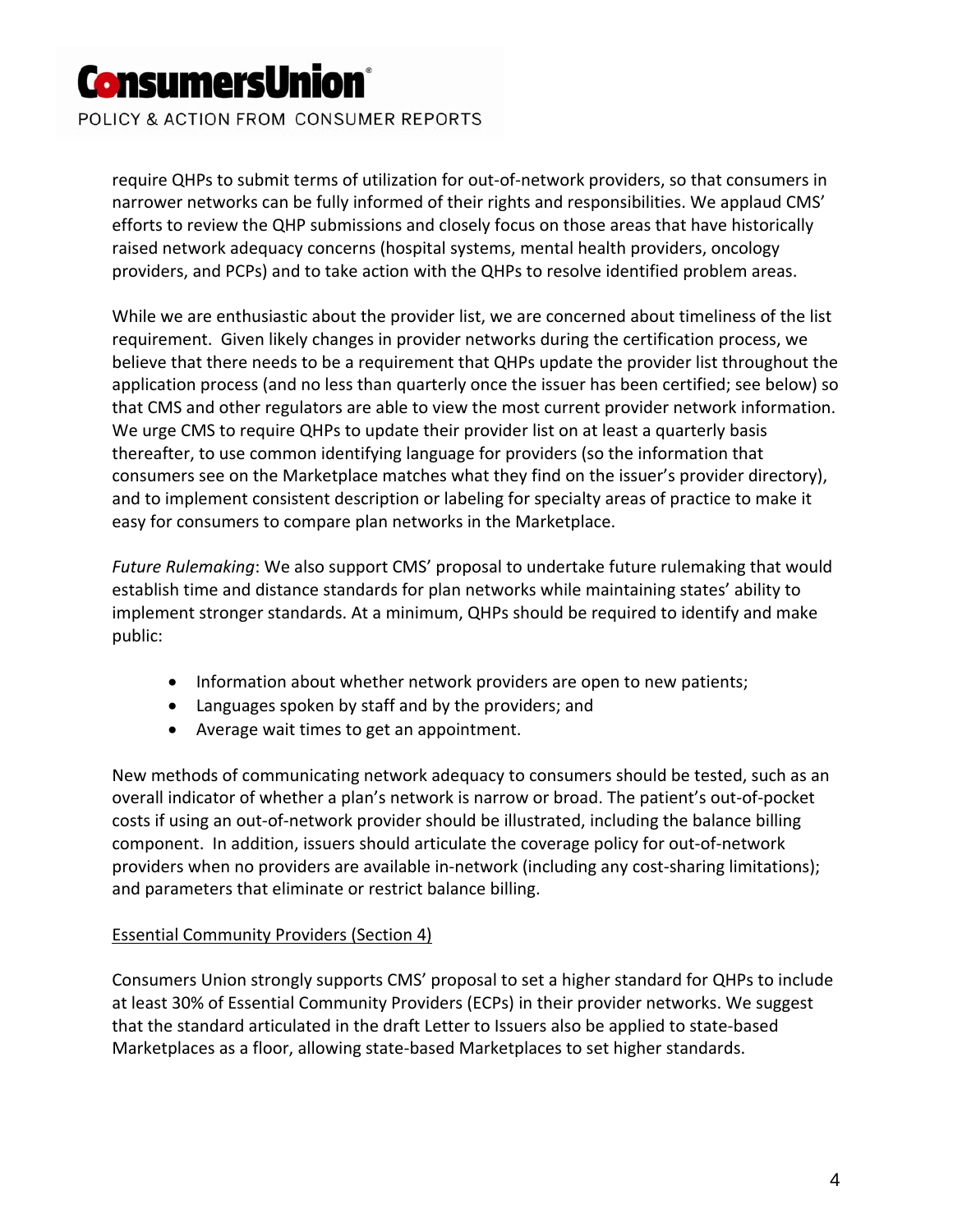POLICY & ACTION FROM CONSUMER REPORTS

We believe that the requirement that plans include at least 30% of available ECPs in each service area will increase access to crucial providers of care for low-income and medically underserved enrollees. However, we believe that CMS' proposal to require issuers to offer contracts "in good faith" to all available Indian health providers in the service area and at least one ECP in each ECP category in each county in the service area does not go far enough in securing access to care for low‐income or medically underserved enrollees. We look to CMS to craft guidance that will ensure that contracts with ECPs are not only offered, but actually entered into.

#### Patient Safety (Section 6)

Consumers Union strongly supports the requirement that QHP issuers must comply with new patient safety standards and may only contract with hospitals and health care providers that meet specified quality improvement criteria. Unacceptable levels of patient harm in hospitals have been well [documented,](http://oig.hhs.gov/oei/reports/oei-06-09-00090.pdf) $<sup>1</sup>$  and this rule represents an important first step in requiring that</sup> QHPs contract with hospitals that have strong systems in place to prevent medical errors.

We have several concerns. The Letter to Issuers states, "Beginning on January 1, QHP issuers are required to comply with patient safety standards and may only contract with hospitals and health care providers that meet specified quality improvement criteria." However, it then indicates that the proposed regulatory requirements specify that these standards only apply to hospitals with more than 50 beds. We believe that the same safety standards should be in place for small hospitals and other health care providers, such as Ambulatory Surgical Centers. While there may be a call to adapt these standards to different environments, all providers caring for patients should be required to have quality assessment and performance improvement programs and discharge planning programs in place, not just hospitals with more than 50 beds.

Second, it appears that this section does not require states performing plan management functions to require compliance with these strong error prevention standards. We urge CMS to place these requirements on the "must do" list for states.

We look forward to providing additional comment on the forthcoming regulations.

#### **Chapter 3: Qualified Health Plan and Stand‐alone Dental Plan Design**

Discriminatory benefit design (Section 1)

 $\overline{a}$ 

<sup>1</sup> U.S. HHS, Office of Inspector General. *Adverse Events in Hospitals: National Incidence among Medicare Beneficiaries*, November 2010. [http://oig.hhs.gov/oei/reports/oei](http://oig.hhs.gov/oei/reports/oei-06-09-00090.pdf)‐06‐09‐00090.pdf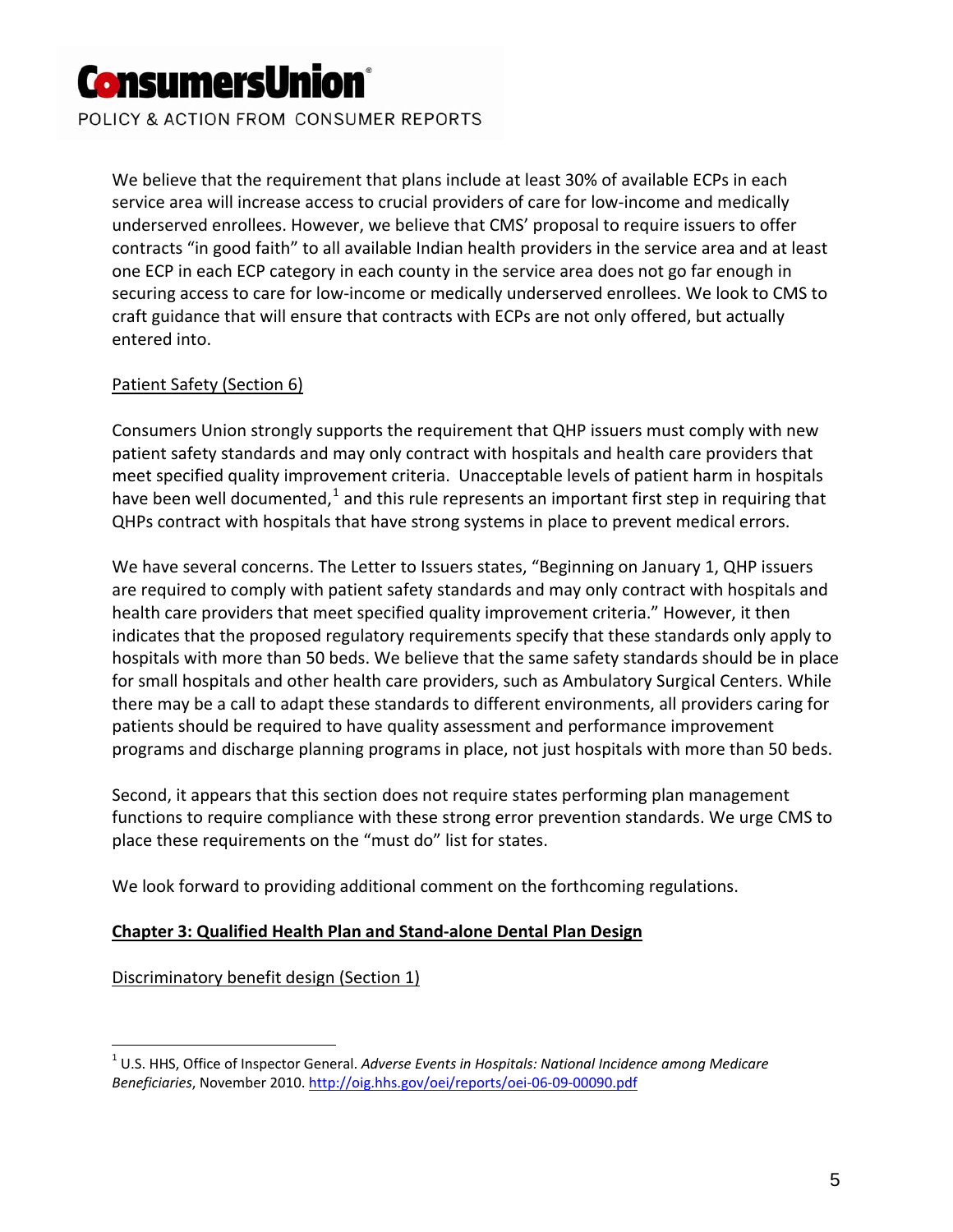POLICY & ACTION FROM CONSUMER REPORTS

### *EHB Discriminatory Benefit Design* (i)

Ensuring non‐discrimination in benefit design is an extremely important consumer protection. CMS should establish a minimum non‐discrimination standard that all states must apply and should retain the ability to review, monitor and enforce QHP compliance.

Moreover, we strongly recommend that CMS require states to report how they will review and monitor plans' compliance with EHB non-discrimination requirements and to issue the report publicly, including the state's plan and the outcomes of its monitoring and enforcement activities. The report should be submitted to CMS for review in addition to being posted publicly. Additionally, we believe that it is vital that CMS establish a clear process for consumers to file complaints about discriminatory practices and benefit design directly to CMS.

#### *QHP Discriminatory Benefit Design* (ii)

Even with strong non‐discrimination regulations in place, QHP issuers may use marketing or cost‐sharing structures to attract healthier individuals and dissuade higher‐use consumers from enrolling in their plans. We applaud CMS' effort to take on a role in monitoring QHP issuers' activities by conducting an outlier analysis "comparing benefit packages with comparable costsharing structures to identify cost‐sharing outliers with respect to specific benefits." CMS' scrutiny is important in protecting consumers from risk selection. We think creating this second layer of scrutiny to ensure that consumer cost-sharing structures are not discriminatory is important.

Even with standard EHB packages for each state, there is still potential for discrimination. Health insurance involves the use of complicated language which is not always readily understandable to consumers. Differences in cost‐sharing can impact plan selection and consumers' utilization of benefits in ways that discriminate against patients with many or costly health needs. The list of specific benefits that CMS will turn its attention to is a good start. We would suggest adding additional benefits that warrant scrutiny, such as maternity coverage and the tier placement of drugs needed by patients with chronic illnesses.

We agree that CMS would do well to focus on the "explanations" and "exclusions" sections of the QHP package. We urge CMS to conduct detailed benefit design comparisons in order to identify designs that might be discriminatory and warrant additional review. CMS should leverage consumer scrutiny of these designs by conducting consumer‐tested revisions to the *Summary of Benefits and Coverage* document. These revisions could highlight plan features that may under‐serve patients with certain medical conditions, such as coverage examples that profile the cost-sharing that a person with an expensive chronic illness might experience.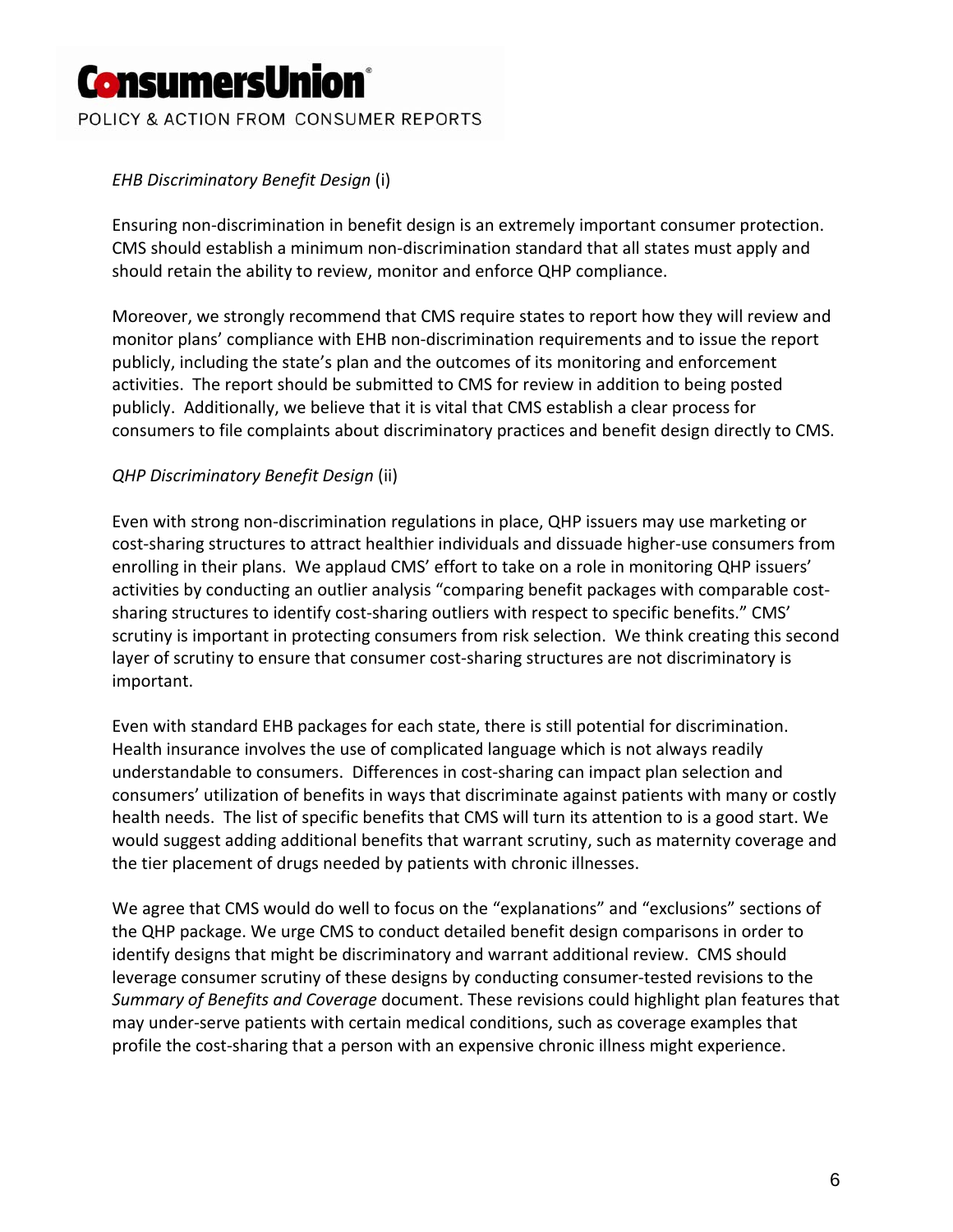POLICY & ACTION FROM CONSUMER REPORTS

#### Prescription Drugs (Section 2)

We strongly support CMS' proposal to require issuers to provide a direct URL to plan formularies and to include tiering and cost sharing information for covered drugs in the formularies. We agree that consumers should be able to browse the health‐plan‐specific formulary lists anonymously, without being asked to enter any log-in information before viewing. Clear and easily accessible information is an important factor in empowering consumers to make good decisions choosing a plan.

We urge CMS to ensure that the online formularies are clear and easy to distinguish from plan to plan. Of particular importance is a requirement that the plan names and drugs listed on the formularies are identical to the plan names and drugs listed on the Marketplace when consumers purchase a plan.

We also encourage CMS to consider creating a standardized display requirement or template for online formularies. A standardized display required of all plans would ensure that consumers could find the information they need to compare across plans and easily learn what drugs are covered and what drugs are not in each plan's formulary.

We encourage CMS to use consumer testing to add a formulary link to the *Summary of Benefits and Coverage* document, in the same way that a link to the in‐network provider directory is provided and emphasized on page 1.

We also support CMS' intention to propose, through rulemaking, that Marketplaces require that issuers temporarily cover non‐formulary drugs during the first 30 days of a new enrollee's coverage. CMS should clarify in its Letter to Issuers that during this period, enrollees will have access to non‐formulary drugs without prior authorization or step therapy requirements. The guidance should explicitly ensure that temporary coverage will be available to those applying through a special enrollment period, not just during the open enrollment period. To that end, we recommend that CMS clarify in the Letter to Issuers that those who enroll outside of open enrollment will also have non‐formulary drugs covered in their first 30 days of coverage. We also recommend that CMS make clear that this proposed guidance does not prevent states from adopting stronger standards.

Similarly, we urge CMS to adopt continuity of care requirements like those in place in states that require issuers to cover out‐of‐network costs for new enrollees for 90 days. Continuity of care requirements would ensure that, as consumers encounter new mobility between health plans, they are not penalized for changes in life circumstances or for switching to a plan that better suits their needs.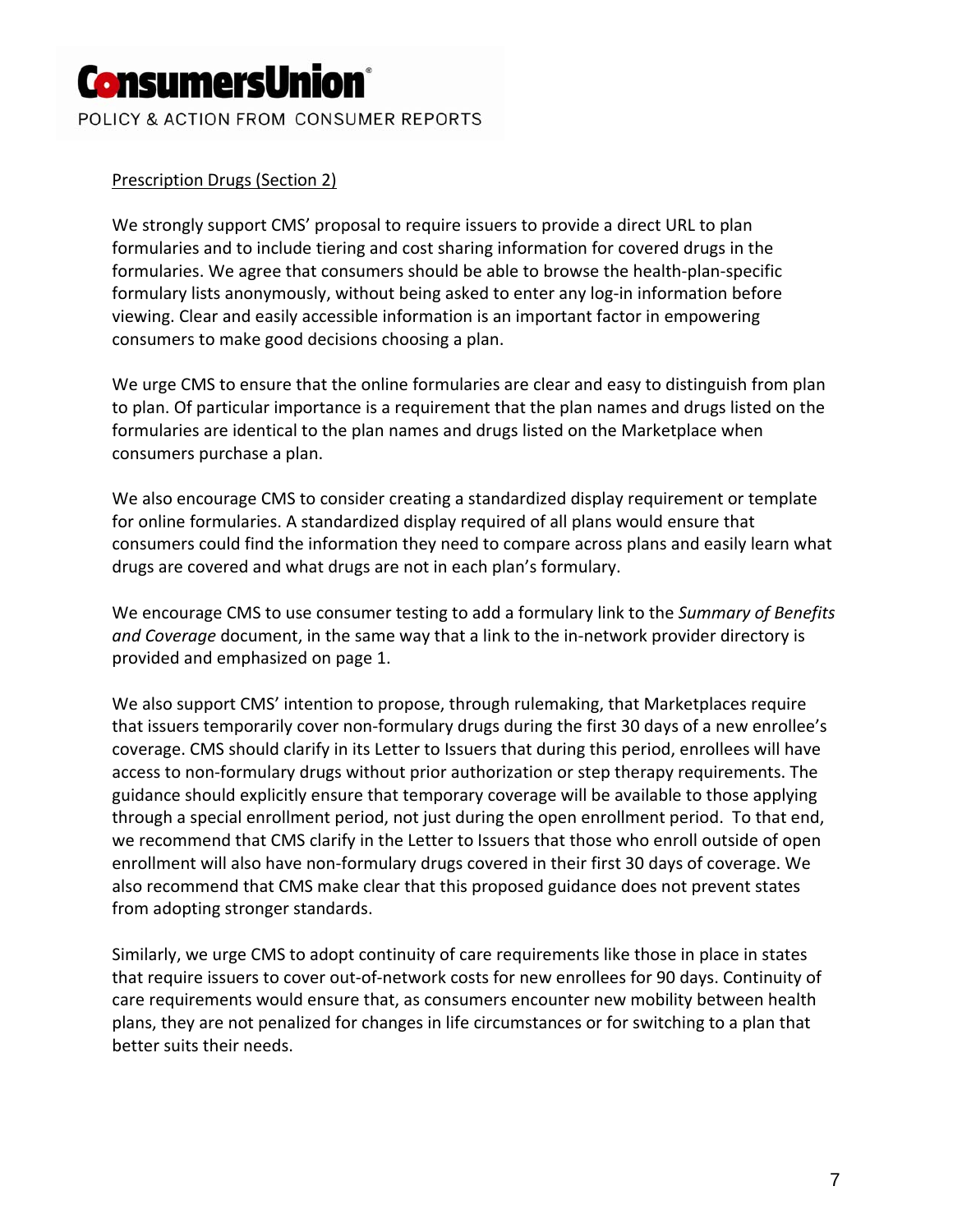POLICY & ACTION FROM CONSUMER REPORTS

### Supporting Informed Consumer Choice (Section 3)

Consumers Union has long noted the difficulties consumers face when making choices around health insurance. Purchasing health insurance is a difficult process for consumers, given the complicated terms and important financial and other implications of those decisions.<sup>[2](#page-7-0)</sup> We appreciate the perspective that CMS has taken regarding the assessment of whether QHPs are offering "meaningful differences" amongst the products they sell in the FFM using a standard: "[w]hat would be required for a reasonable person to identify the differences in the characteristics of a plan." It is important that reviewers keep the consumer perspective foremost in their analysis of whether to flag QHPs for follow‐up and review.

Consumers Union does not believe stand‐alone dental plans (SADPs) should be exempt from the meaningful difference standards that will apply to QHP issuers. We believe SADPs should be assessed by the same standards set for QHPs. It is not clear, based on the Letter to Issuers, why SADP would be precluded from such an assessment. Many consumers already face confusion when they find that pediatric dental essential health benefits are not included in all QHPs. Ensuring that the products offered by one SADP issuer are meaningfully different from other SADP seems just as important as it is for QHPs.

### Stand‐alone Dental Plans: 2015 Approach (Section 4)

 $\overline{a}$ 

Consumers Union applauds CMS' decision to collect the average premiums actually charged by stand‐alone dental plan (SADP) issuers and to evaluate the difference between these and the estimated rates provided by issuers on the rating templates portion of the QHP application. We believe that CMS should make this information available to consumers, and strongly recommend that it be made easily accessible online. Transparency of actual versus estimated rates is important to consumers and advocates, as is the opportunity to use this data to help inform potential standards for 2016 SADPs. Because SADPs are not subject to the same consumer protections as embedded plans, CMS faces an additional responsibility to ensure that these plans are treating consumers fairly.

Consumers Union continues to be concerned that consumers enrolling in SADPs lack the protections afforded to those obtaining pediatric dental benefits in embedded plans. SADP issuers may still discriminate based on pre‐existing conditions, and are not required to adhere to annual and lifetime out‐of‐pocket maximums, leaves consumers vulnerable to the same practices which the Affordable Care Act's consumer protections were intended to prevent. We encourage CMS to consider application of stronger consumer protections for SADPs, as Covered

<span id="page-7-0"></span><sup>2</sup> L. Quincy & J. Silas, *The Evidence Is Clear: Too Many Health Insurance Choices Can Impair, Not Help, Consumer Decision Making,* Consumers Union, November 2012; L. Quincy. *What's Behind the Door: Consumers' Difficulties Selecting Health Insurance*, Consumers Union, January 2012.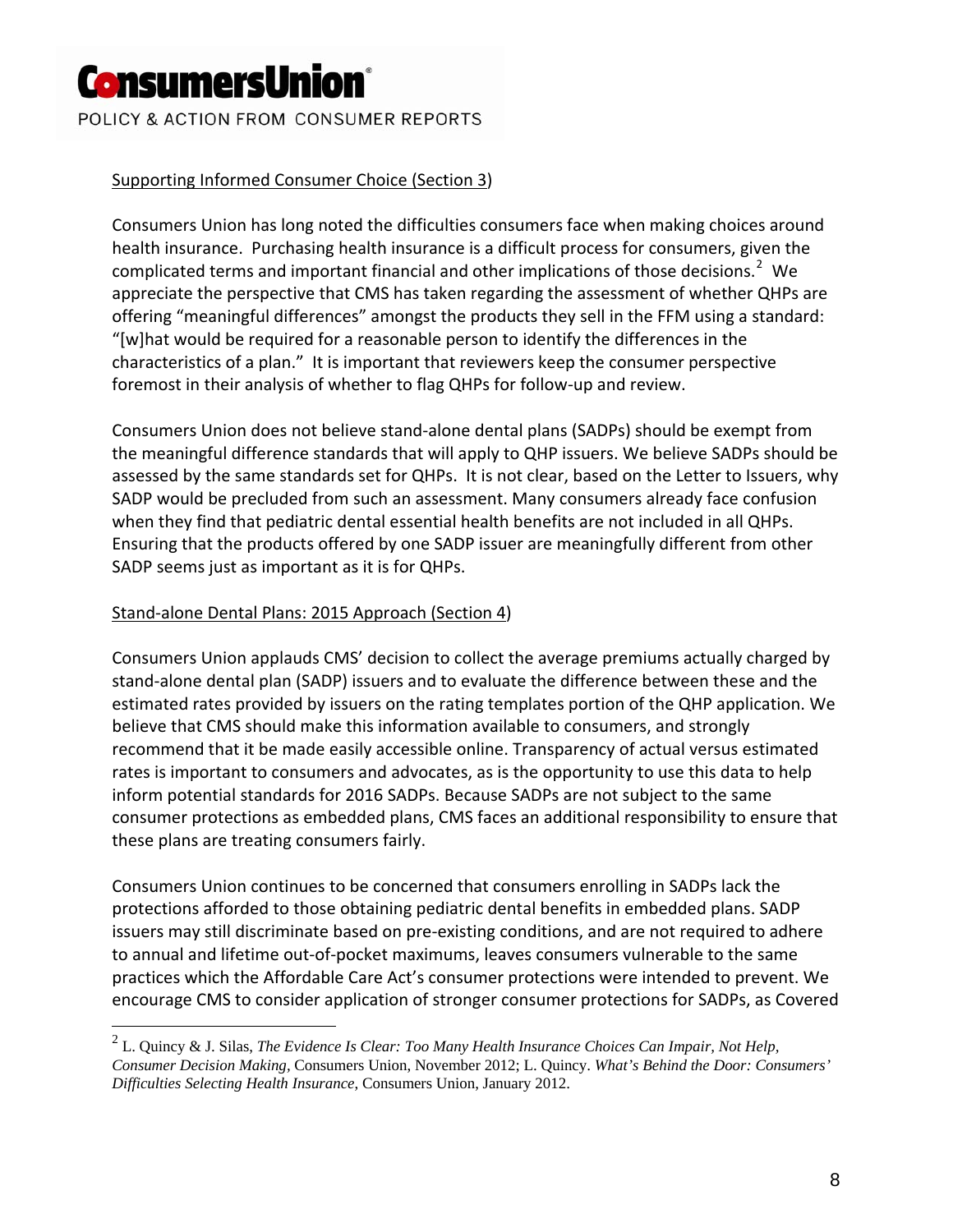POLICY & ACTION FROM CONSUMER REPORTS

California has done, by incorporating these important consumer protections in agreements between the FFM and SADP issuers. We urge CMS to ensure that all consumers are treated equally in this regard by requiring the inclusion of consumer protections in agreements with SADP issuers for 2015 and communicating this in guidance to issuers. Such agreements should include, at a minimum,

- Guaranteed issue: the requirement that coverage be sold regardless of pre‐existing conditions or health status;
- Limits on pre‐existing condition exclusions or waivers;
- Prohibition against annual and lifetime maximums; and
- Modified community rating, which bases premiums solely on age, family size, and geographic region.

The absence of these protections directly affects the affordability of dental coverage, puts consumers at risk of racking up high out‐of‐pocket costs, and limits consumer choice through the potential exclusion of those with pre‐existing conditions. We urge CMS to help ensure that the Marketplaces are in consumers' best interests by requiring SADPs to provide these fundamental consumer protections.

#### Primary care visits (Section 7)

Consumers Union strongly supports CMS' proposed requirement that plans cover three primary care visits that do not apply to the consumer's deductible. We believe that this proposal should apply to all health plans, not just one plan at each metal level. Introducing this uniformity with the coverage required by catastrophic plans and HSA qualified plans would reduce the benefit variation that consumers must contend with when shopping for a health plan and would provide valuable preventative care to consumers, an important factor in the early detection and treatment of medical conditions.

#### **Chapter 4: Qualified Health Plan Performance and Oversight**

#### FFM Oversight of Agents/Brokers (Section 4)

Consumers Union strongly urges CMS to prohibit agents and brokers from using "Marketplace" or "Exchange" in the name of their businesses or websites. CMS should identify the full extent of federal enforcement authority to prevent such confusion and use that authority to prohibit the use of such terms if possible. Such a prohibition would ensure that only the Marketplace operating in the given state (the FFM or the state‐based Marketplace) could use these important terms.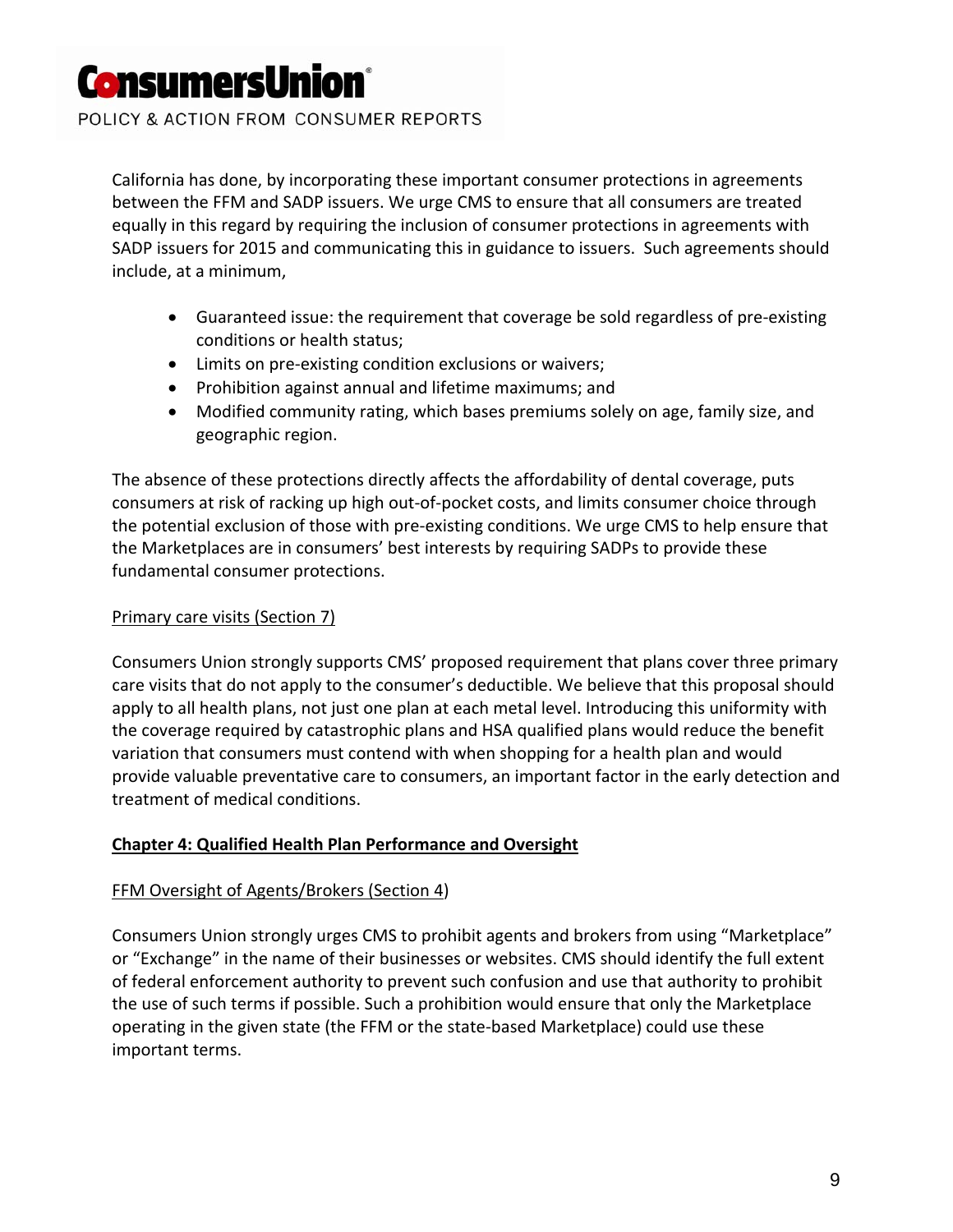POLICY & ACTION FROM CONSUMER REPORTS

#### Monitoring of Marketing Activities (Section 5)

We believe that CMS should establish some minimum standards with respect to what constitutes an adequate state review of marketing practices. CMS should make clear that its standards for state review of materials are merely minimum standards and that states may be more rigorous in creating their own standards.

We support CMS' review of QHP marketing materials in states where there is little or no existing review of materials. However, we urge CMS to provide in the Letter to Issuers a clear definition of the term "minimal review." What activities would meet the standard for minimal review? What activities will trigger CMS' engagement?

Further, Consumers Union supports CMS' requirement that QHPs include a standardized non‐ discrimination clause in QHP plans.

#### **Chapter 6: Consumer Support and Related Issues**

#### Provider Directory (Section 1)

Providing provider directories that are publicly accessible and organized in a way consumers can easily and effectively use is an important component of the Marketplaces. Updated and accurate provider network information, including information on which providers are accepting new patients, is vital to consumers' ability to make the best choice for themselves when picking a health plan.

We strongly support CMS' expectation that provider directories include:

- Location;
- Contact information;
- Uniform language that identifies the specialty;
- Medical group affiliations (including independent practice associations (IPAs), etc.);
- Any institutional affiliations;
- Languages spoken, identified separately for providers and staff; and
- Whether the provider is accepting new patients.

It is critical that these directories be specific to a given QHP benefit plan. States should have the discretion to require the inclusion of additional information that will educate consumers about providers in health plan directories.

We also urge CMS to establish a minimum requirement for regular updates to QHP provider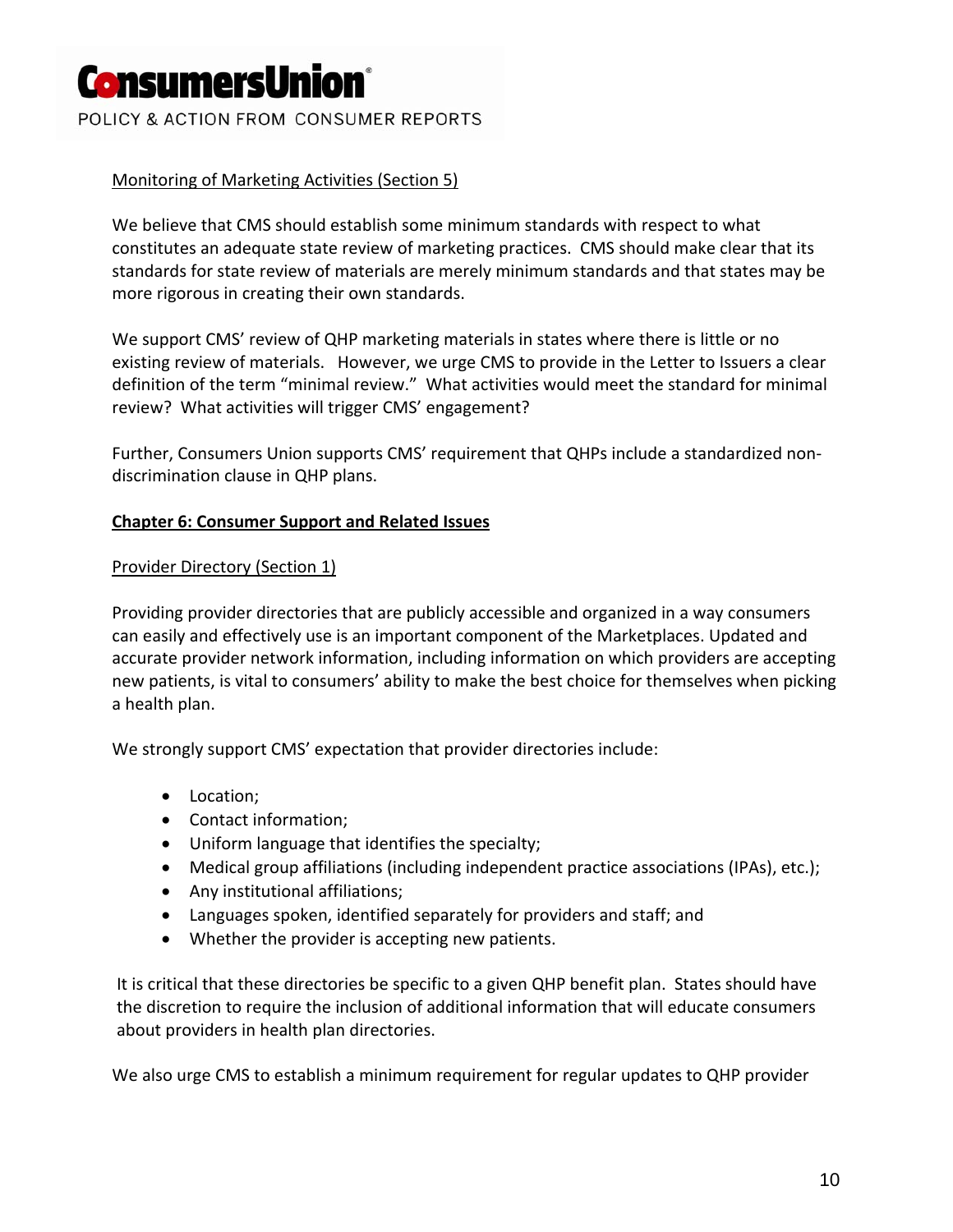POLICY & ACTION FROM CONSUMER REPORTS

directories no less than once every quarter.

### Complaints Tracking and Resolution (Section 2)

Consumers Union strongly supports CMS' expectation that QHP issuers thoroughly investigate and resolve consumer complaints received directly from members or forwarded by the state. We also support CMS' intention to track complaints and to use aggregated complaints information as a tool for directing oversight activities in the FFM. We suggest that CMS monitor the QHP complaint resolution process to ensure that investigations and resolutions are completed in a timely and accurate manner.

#### Meaningful Access (Section 4)

We are concerned that the Letter to Issuers fails to provide guidance clarifying the scope of protections for Limited English Proficient (LEP) individuals and the standards for ensuring that QHP issuers are providing meaningful access. In order to ensure that QHP issuers are meeting their meaningful access obligations, CMS should provide clear directions to issuers that outline the assistance they must provide LEP individuals. CMS should develop strong, detailed requirements to ensure that issuers are providing LEP individuals the opportunity to actively participate in and communicate with their health plans and health care providers.

We support CMS' intention to develop model notices to assist issuers in providing meaningful access for LEP speakers and people with disabilities. It is an efficient use of resources for one central entity to translate (including making web‐based products compliant with Section 508 accessibility guidelines) and test these translations with consumers.

We would like to underscore the importance of testing these materials with consumers in their native languages, to ensure that the notices are understandable and that consumers are likely to act on the information. Furthermore, CMS should work with a representative sample of issuers to ensure that the resulting products will be used and that it is not difficult for issuers to customize the products for specific benefit plans. We urge CMS to make the model notices publicly available on the web and to publish its findings from consumer testing.

#### Summary of Benefits and Coverage (Section 5)

Consumers Union urges reconsideration of Letter to Issuer guidance suggesting that QHP issuers are not required to create separate Summary of Benefits and Coverage forms (SBCs) to reflect different levels of cost-sharing reductions for each plan variation. We strongly urge CMS to reverse this guidance and require that an SBC be provided for each cost‐sharing variation.